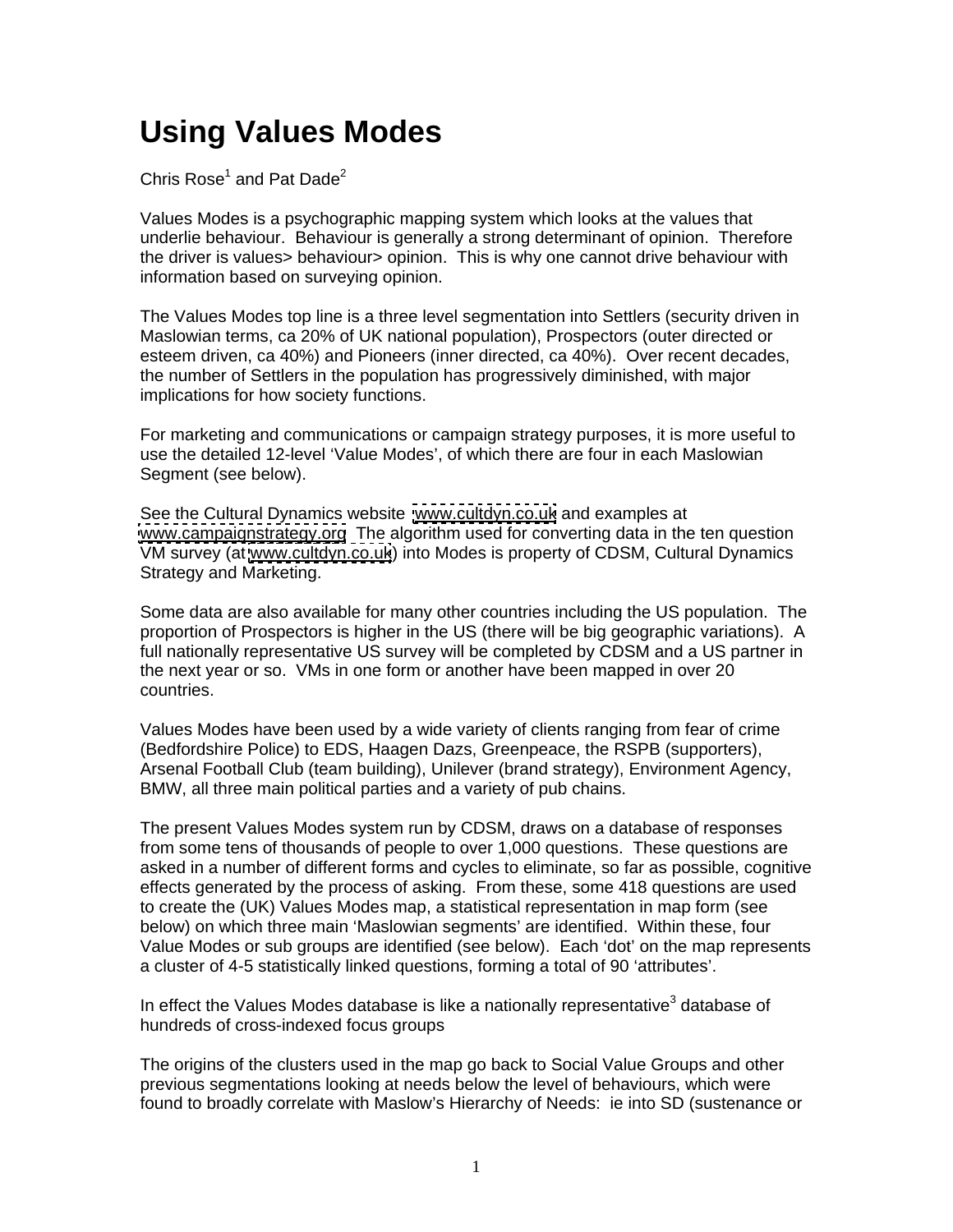security-driven), OD (esteem-driven or outer directed), and ID (inner directed) groups or life positions<sup>4</sup>. CDSM has developed the system to identify how people may move, as their life progresses, across the map. As social change occurs, the 'dots' on the map move. For example since the 1970s, 'ozone friendly, which represents concern for 'environment', has been observed to shift from the extreme 'bottom right' of the map (ie a place strongly over-associated with the IDs), to almost the centre where it is a 'norm', something shared as a value by all groups but no longer controversial or particularly remarkable because it is so widely accepted. Thus the social picture depicted on the 'map' is itself dynamic over time.

A feature of the map is that 50% of the Attributes – and 50% of the people – plot into the central half of the map. These attributes are the most normal, hence uncontroversial and least likely to form part of any social discourse prolonged by strong disagreement. It also means that the six groups which occupy this part of the map are all relatively similar to one another in many respects. People here will tend to have less strongly held views, be less 'bothered' by life in general (and for example, be less likely to vote), and because they are 'mushier' in terms of values, be less useful to engage in a communications strategy. These groups are generally led in terms of aspirations or reflexes arising from values, by the adjacent groups on the outside of the map. It is these six groups around the outside of the map, who are generally most worth targeting in communications because the others on the inside will follow them.

Similarly, the Inner Directed segment (termed 'Pioneers' by CDSM) are the innovators of society: they start new behaviours, embrace change, try out new things, set up organisations, start initiatives. If these look like they might succeed, they are taken up by the Prospectors, or the ODs (outer directeds). However while the behaviours are the same, the motivations are different. For example Pioneers may be doing something new because of ethical reasons or because it's simply fun to play with. Prospectors will be doing it because it brings esteem from others or confirms self-esteem: it may be cool, fashionable or clever for example. In brand development terms the Prospectors are the 'early adopters' following the Pioneer innovators (see below).

Once the other two groups have adopted a behaviour, the Security driven (SD) group, termed 'Settlers' by CDSM, may follow suit but not before. The behaviour is then 'normal' (ie 'everyone does it', in so far as it is going to be adopted) .

So Values Modes create a map of motivations but they are also dynamic. Communications or marketing strategies can make use of several different dynamics.

- Pioneers lead, prospectors follow, and then settlers follow the prospectors in adopting new behaviours
- These behaviours are adopted for different reasons and will only be adopted if the right rewards or stimuli are present – you cannot get a Prospector to adopt behaviours for Pioneer reasons for example (so for instance, campaigners or politicians who are dogmatic about why something is done, will not be so successful as those who allow people to join in a behaviour for different reasons)
- People move from Settler, to Prospector, to Pioneer this is the basic path of change noted by Maslow. Typically a person at 18 is in the same Maslowian segment or one away from where their parents were. (We have never tested this in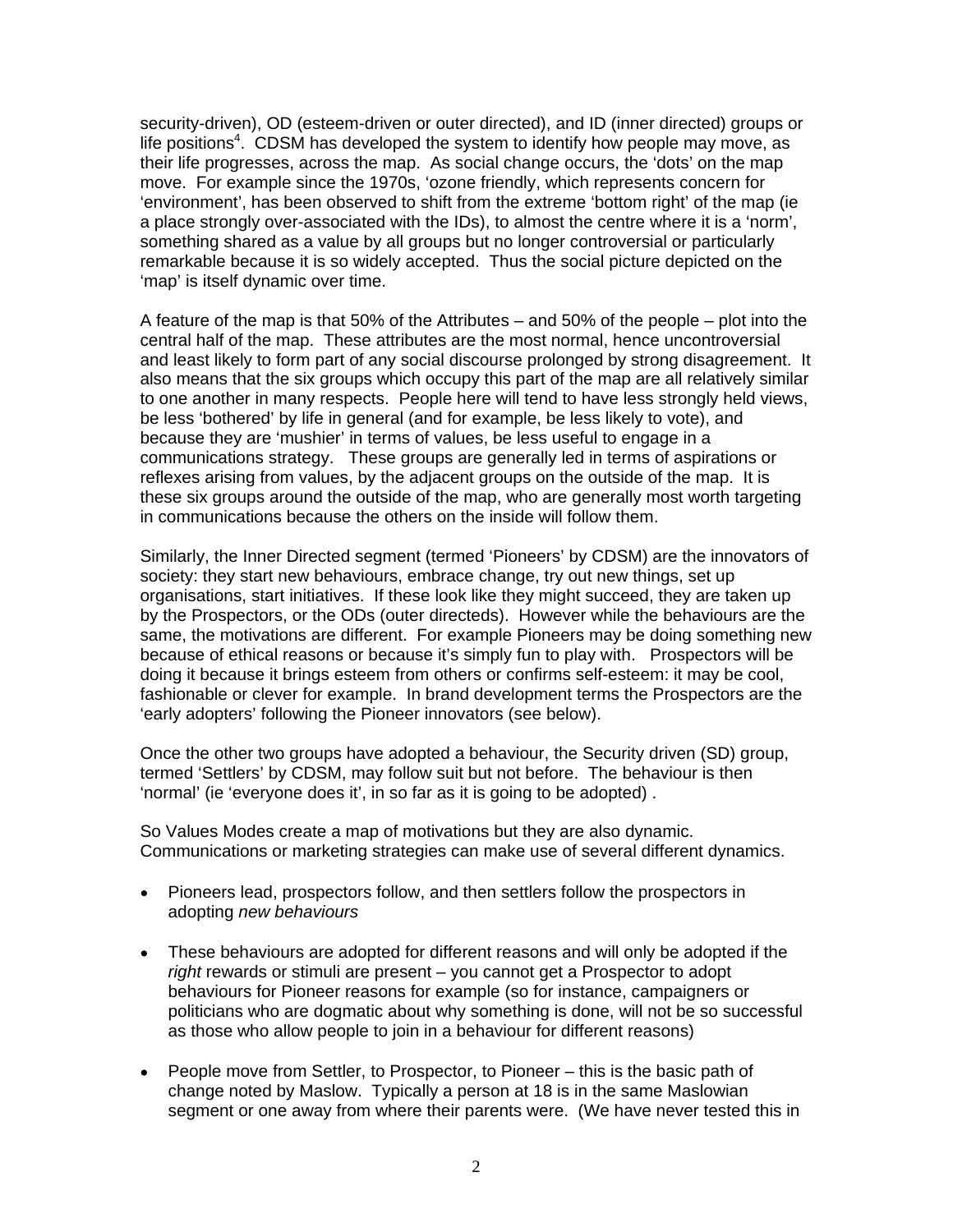terms of the 12 Values Modes, but could assume they could be up to 4 Modes further on than the parents).

- Organisations move from Pioneer, to Prospector, to Settler. This is because they are almost invariably started by Pioneers in their own terms. Pioneers are risk takers and Prospectors are not (though they may gamble). The innovation curve then comes into play and the institution is colonised by Prospectors. Without their drive and success-seeking mindset it is unlikely to grow. Eventually the Settlers join and apply a brake on change, which they generally dislike.
- The Values Modes course open to individuals is to move from Roots to Smooth Sailing, to Brave New World, to Certainty First, to Golden Dreamer, to Happy Follower, to Now People, to Tomorrow People, to Transitionals, to Concerned Ethicals, to Flexible Individualists, to Transcenders
- This course weaves in and out of tension and acceptance: tension because there are conflicting needs within someone or a conflict with the world, or acceptance because the world seems ok, they feel they 'fit' with it. Tension modes lie on the outside of the map: Roots, Brave New World, Golden Dreamers, Now People, Concerned Ethicals, Transcenders. Acceptance modes lie around the centre: Smooth Sailing, Certainty First, Happy Followers, Tomorrow People, Transitionals, Flexible Individualists.
- Many of the Values Modes have affinities to each other mostly to the neighbouring areas on the map – although the course which links them is often longer: in relationships and social interactions, VMs can reach across like neighbours over the garden fence, and get along
- Within a Values Mode, any two individuals are likely to be extremely similar to each other yet be entirely individual. To people from other Value Modes they may seem similar but to each other they may look very different, in part<sup>5</sup> reflecting the priorities reflecting the priorities set by needs and drivers around them. This is revealed in the 'Higgins test' which produces a picture of how, in terms of the 'attributes', one person sees another.
- Because people may agree about a behaviour (eg environmental protection) but not about why it is 'right', there is an ever present potential for a "log-jam of violent agreement". This is an inherent risk in government attempts to stimulate 'national debate', or, for example, in consultations.
- Different people may adopt the same behaviour but for different reasons. So for  $\bullet$ instance in the 1990s a study was conducted for the then Ministry of Agriculture, Fisheries and Food, which wanted to know why people were eating less, despite becoming wealthier. Cultural Dynamics found that Pioneers had started the trend, not deliberately trying to eat less but because they had changed their lifestyle and were 'browsing' and 'eating on the go' rather than eating 'three square meals a day'. As a result they got thinner. Prospectors wanted to emulate the 'thin-ness' and their way of doing it was to take up diets. Eventually, Settlers followed and dieting became 'normal'. Pioneers ate differently and felt-better for it. Prospectors to get and look thinner, while Settlers tended to cite the price of food as their justification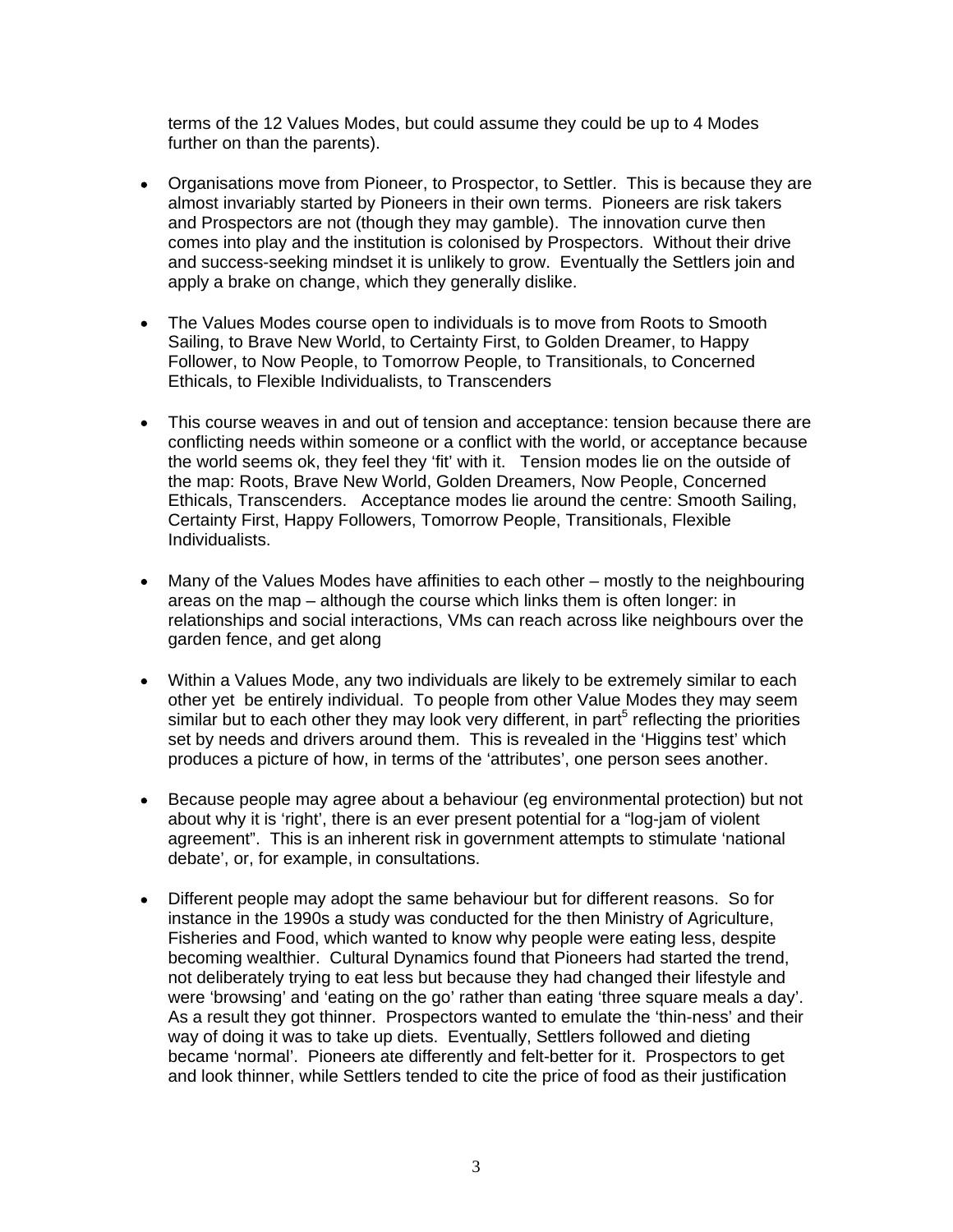(even though in real terms it had got cheaper). This shows why you cannot impute motivation from behaviour.

Much more detailed descriptions can be supplied by CDSM but at the three segment level

Settlers are: socially conservative, concerned with the local, known, identity, belonging, and prefer trusted channels and known behaviours. They are wary of change and espouse discipline, are acquiescent, keeping to the rules and wanting a lead from authority.

Propsectors want to acquire and display the symbols of success in everything they do. They want to make their lives better and be seen to succeed. They are a higher energy more fun seeking group. They are early adopters but not innovators, which involves social risk that they avoid.

Pioneers are society's scouts, testing and innovating, and always questioning. They are attracted not so much to signs of success but what is 'interesting' including 'issues'. Some of them are strongly ethical believing that to make the world a better place they must be better people. Others are more relaxed and holistic and some are into 'doing their own thing'. They are most at ease with change and most global in outlook of all the groups. The contract of the contract of the contract of the contract of the contract of the contract of the contract of the contract of the contract of the contract of the contract of the contract of the contract of the co

Prospectors are a key group not generally reached by NGO campaigns and public agency communications efforts. Attracting their support, whether overtly or indirectly, may well make a significant difference to a campaigns success but is essential if the purpose is population-wide behaviour change. Prospectors dislike being told they are doing anything wrong, fear social censure and controversy and are early adopters rather than innovators. There are ways to get them to act on social issues, for example 'green' subjects but they need simple choice do/don't options which involve doing stuff better, getting 'the right stuff' or 'the right' experiences and being rewarded, not made to give something up.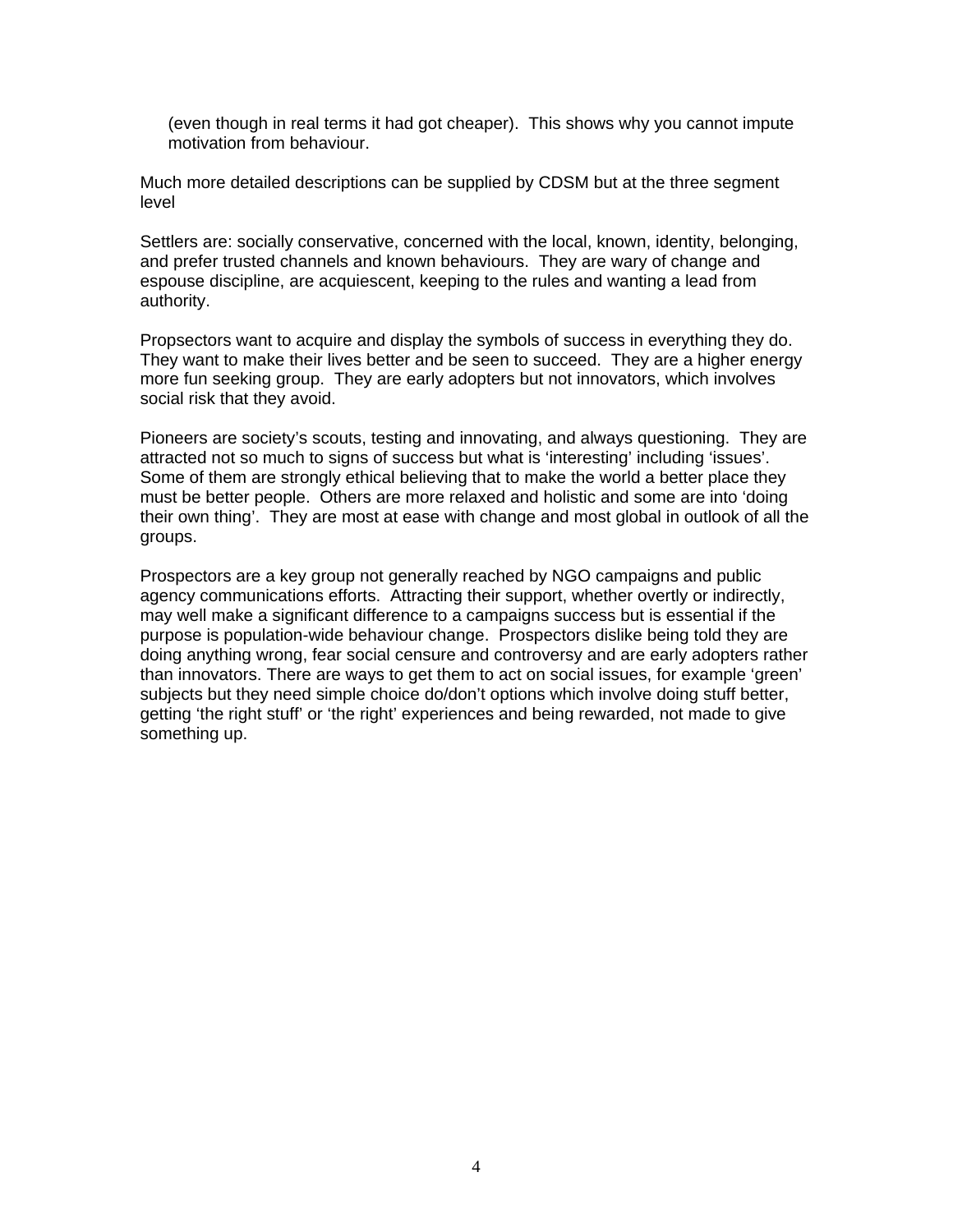Basic attributes values map (UK):

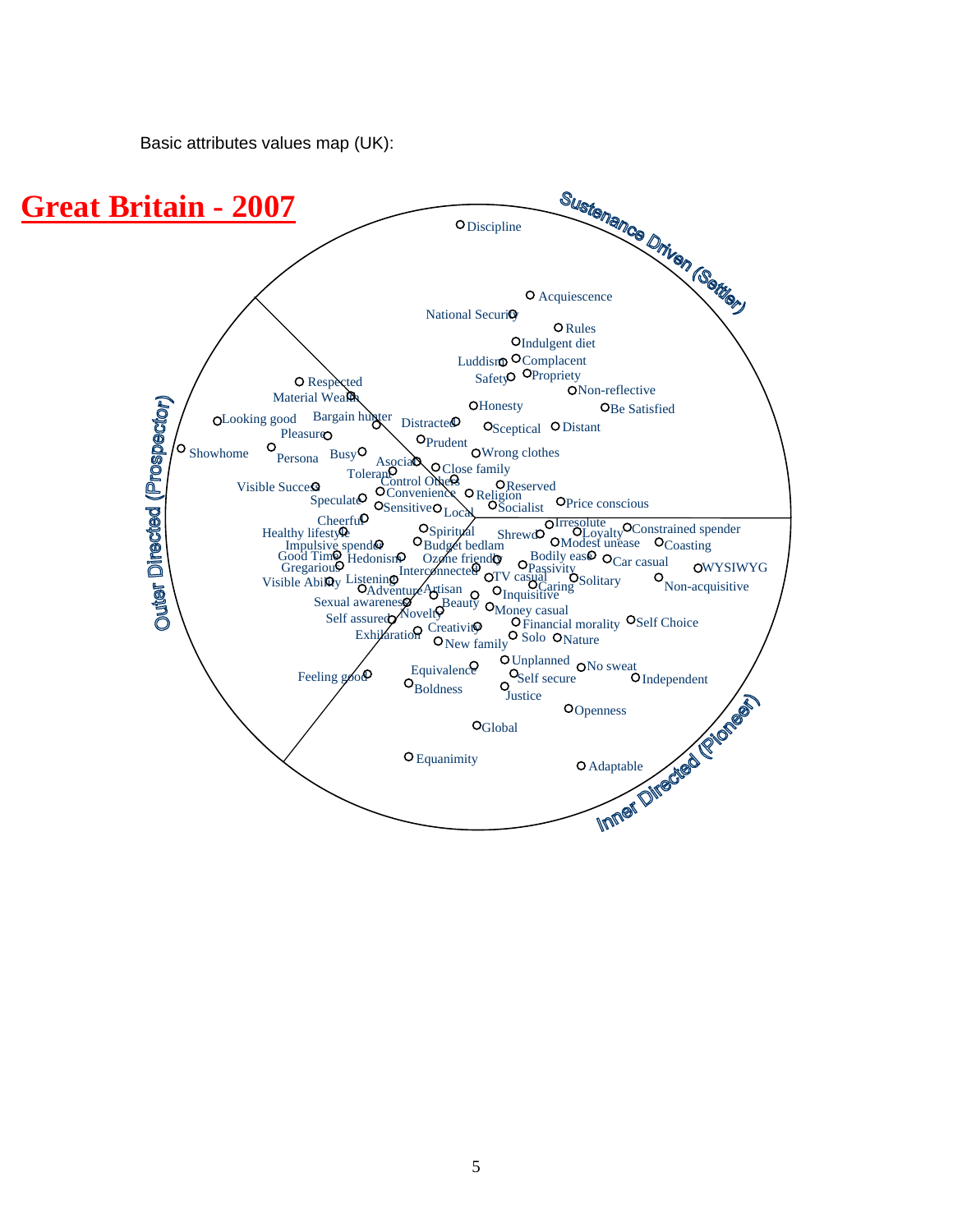# Values Modes Strategies

For an organisation to influence behaviour – encouraging it or discouraging it – one needs to start with understanding the people whom we need to reach, not the problem. This obvious truth is often ignored by processes used to construct communications which ostensibly aim to influence behaviour or, as it's often put, to elicit 'behaviour change'.

For example a cause-related group or a public body may start by 'explaining the problem'. This may be what convinced the would-be communicator but it may not be a good way to convince the people they need to reach. It is also the form which much education takes: discover "the facts", analyse, synthesise, draw conclusions, and perhaps act. But whether or not people do act, has much to do with them: with what drives them in their life.

The Values Modes system is one powerful way to help sort this problem.

This means starting with people, not the issues knowledge which may have informed our need to reach those people.

Take for example preparing communities for, and warning people about floods. A wide range of profound social and psychological communications issues arise in evaluating and analysing, preparing for, mitigating, avoiding, warning of, dealing with and recovering from floods. These include responses to

- The unknown
- Identity, belonging community
- Loss (emotional, social, physical)
- Fear, anger or powerlessness
- Trust and power held by others
- Dilemmas and decision making
- Perceiving, judging and planning or not
- The past and the future experience of the state of the state of the state of the state of the state of the state of the state of the state of the state of the state of the state of the state of the state of the state of th
- Forces beyond our control
- Problems of cooperation or coordination
- Comprehension and conceptualisation of components of 'risk'
- Sense of place and personal location
- Sense of agency, competence, capacity

As such 'floods' raise 'non-technical' communications challenges which have nothing much to do with water or engineering, or even economic costs and benefits. These factors are to do with people, rather than floods themselves. So to understand how best to deal with these in communications strategies, we need to start with people.

The above list, though probably far from exhaustive, comprises factors which can be readily observed in accounts of flood events, reports of consultations and anecdotal accounts of the work of the agencies concerned with floods. These factors clearly operate at a deeper psychological level than 'opinions' or 'attitudes', indeed they also operate below or behind the level of behaviours.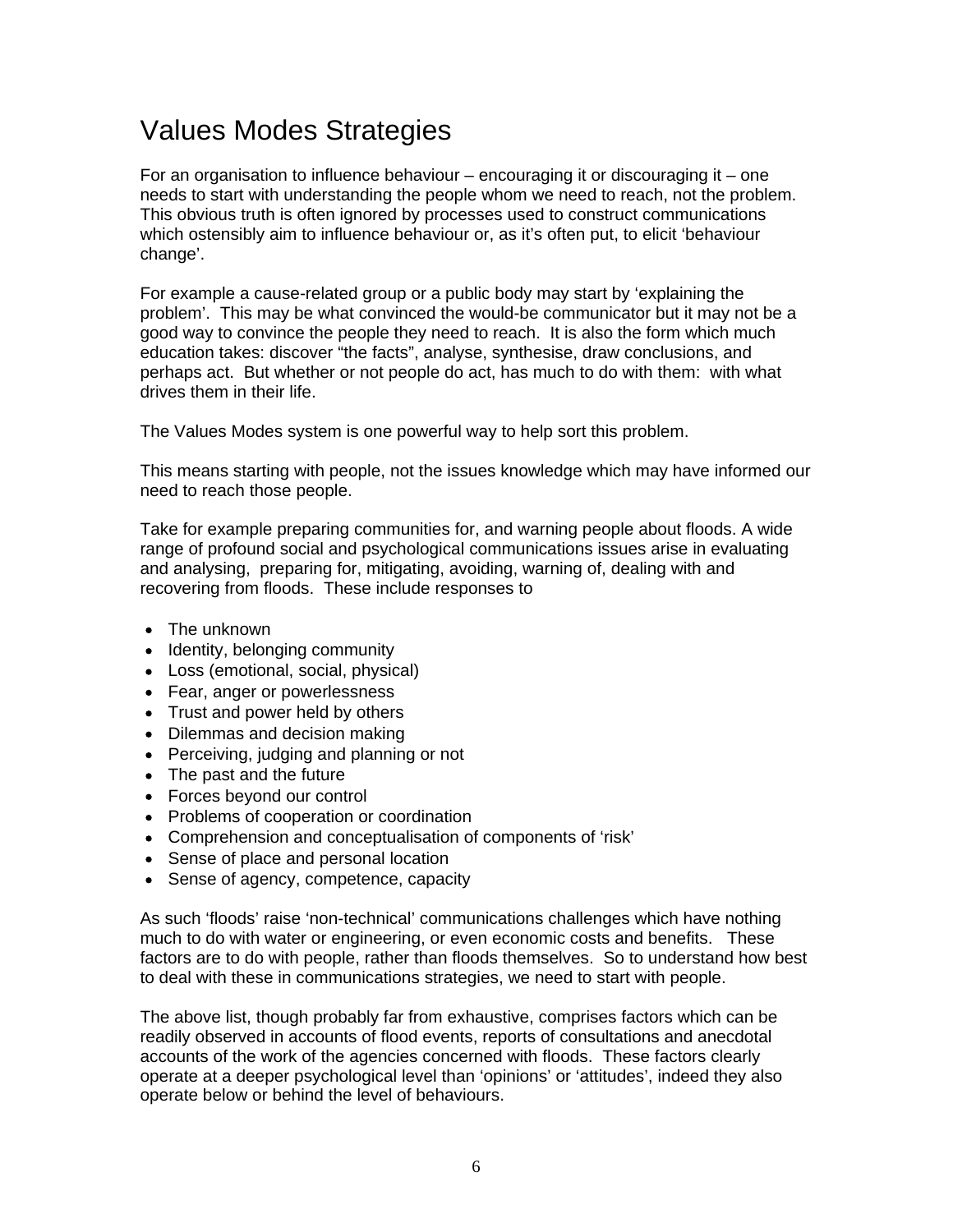It is well established that information cannot<sup>6</sup> be used to drive behaviour change, and the basis of most qualitative research strategies used in commercial applications (eg retail) is that stated opinions tend to be moulded by actual behaviours, not the other way around. In other words we adopt 'views' which explain or are consonant with our behaviours, even if the topic appears to be one of 'simple fact' (eg "could I get to work on public transport ?"). The reasons we do this are multi-faceted and may for instance include maintaining our self-image but all boil down to being driven by 'values'.

In a 2007 article<sup>7</sup> 'Why Is The Middle Class Vanishing ?', US economist Paul Krugman wrote: when the contract of the contract of the contract of the contract of the contract of the contract of the contract of the contract of the contract of the contract of the contract of the contract of the contract of th

"One thing I've been noticing on multiple debates in public policies -- climate change is another one -- is there seems to be an almost seamless transition from denial to fatalism. That for 15 or 20 years the people would say, "No, what you're saying is not happening." And then almost immediately they'll turn around and say, "Well, yeah, sure it's happening, but there's nothing that can be done about it."

Krugman flags this as a contradiction or dysfunction in thinking yet it is entirely consistent with remaining in the same place. It is psychologically consistent with "I'm not going to do anything about this". Ie it maintains a consistency of 'opinion' with behaviour. A classic case of the impermeability of values-driven behaviour to information.

The utility of the Values Modes system is that it enables us to 'map' such values in ways which which the contract of the contract of the contract of the contract of the contract of the contract of the

- Are consistent across time and space (eg between groups, communities, countries, with a database built over decades)
- Can segment the population into a usable number (normally 3 or 12) sub-groups
- Can be correlated to varying degrees of confidence with demographics, socioeconomics etc including behaviour-based data such as the MOSAIC system
- Apply to individuals, relationships or group dynamics
- Are psychographically dynamic the way any one of the 12 or 3 segments affects the rest is well established
- Are temporally or developmentally dynamic the tendency for individuals to move one way through Values Modes is known, while institutions tend to move in the opposite direction
- Produces quantitative results

Values Modes analysis is useful in planning strategy, particularly where the aim is to change or reinforce behaviour. For example in purchasing, or in social interaction, which could be attending events or responding to calls to action or invitations to participate. It may come into play after or before other segmentations, such as behaviour based or economically based systems. In terms of changing or reinforcing behaviour it is more useful than knowing existing behaviours because it deals with the causes of behaviour, and it is more useful than asking 'opinions' because these are often largely driven by behaviours.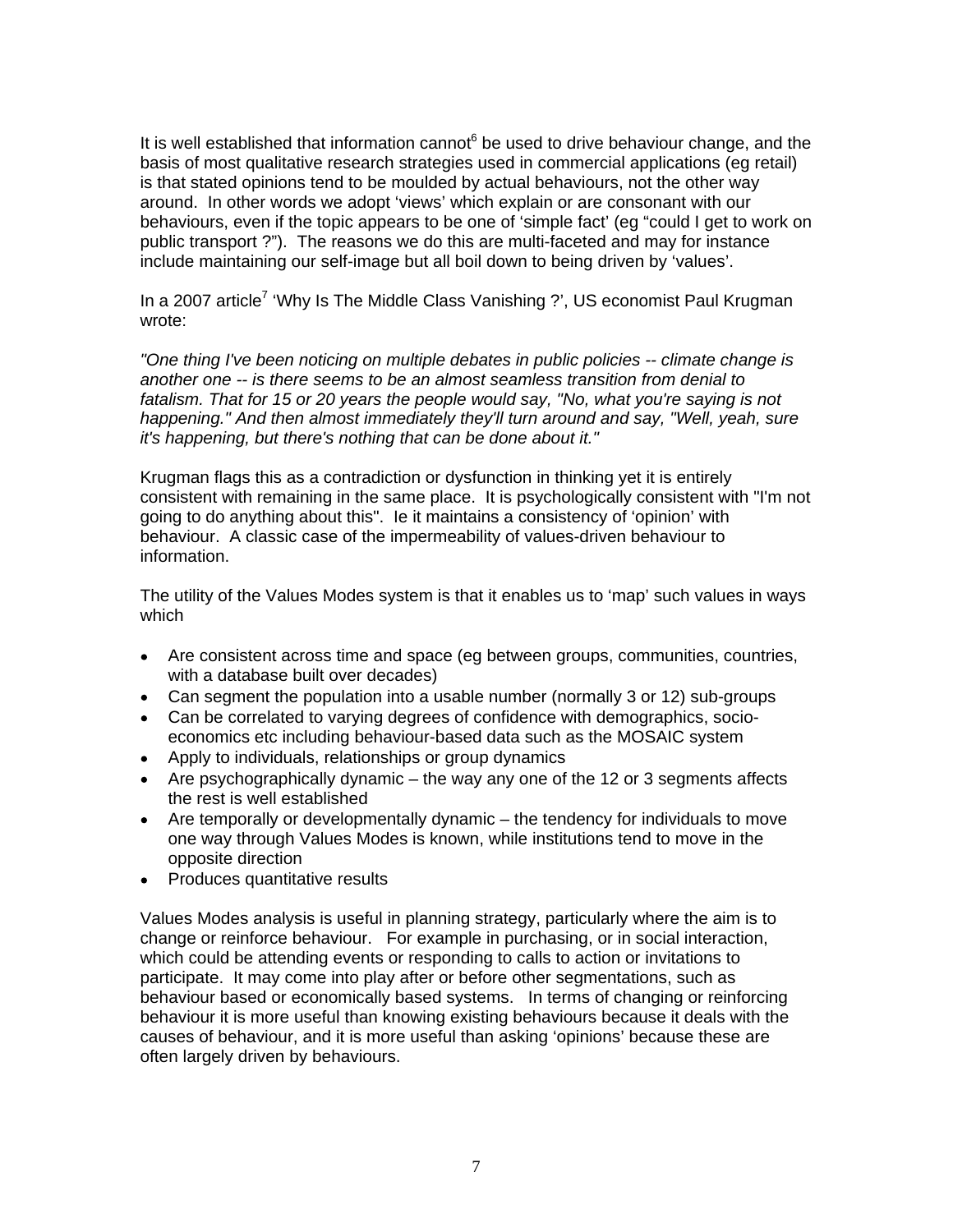# **Basic Values Mode Strategies**

## 1. The Locomotive

Anything new has to start with the Pioneers. To build momentum, or get uptake by the Prospectors, some sort of 'success bridge' is needed. These can be endorsement by an esteemed person (eg a celebrity); adoption by an esteemed ('big' or 'premium') brand; communication via an esteemed channel (eg a high viewership tv programme); or 'winning' rewards (eg financial enrichment, a prize); or acknowledgement in media that this is 'the new thing'.

Do your strategic or tactical needs require any new behaviours ?

2. Matching Motivations By Segment/ Values Mode For Specific Action Asks

Propositions can lead to particular or the same behaviour through different propositions if they are targeted at people by matching the values in the proposition to the values that the group holds. For example joining local action on flood preparation might appeal to Prospectors if it involved them being lauded/rewarded, to Settlers if it protected tradition, identity, or guaranteed belonging, and to Pioneers if it 'benefited the whole' (ie all groups) community.

Some advertising campaigns - NTL and Levis are examples - have sold identical products with differentiated 'pitches' on this basis. This can be done on a face to face, door to door basis or via other channels, and could also be applied to flood issues/mechanisms. Eg by emphasising the continuity of local identity and 'learning from the lessons of the past' to Settlers; by doing it better for you, your property and your family for Prospectors; and making an ethically driven contribution for Pioneers.

Channel segmentation can be used to reinforce this. For example UK national newspapers segment quite strongly along Maslowian segment lines, and some social venues do so as well, because people like to socialise with people like themselves. Country Clubs for example are likely to attract Prospectors, whereas locally defined Clubs and Societies are likely to be channels trusted by Settlers. Pioneers are likely to be over-represented amongst users of new networks.

These approaches will generally be more successful if the 'product' or action sought is also differentiated. For example a community flood scheme could be designed to have three different roles suited to Settlers, Prospectors and Pioneers, with differentiated benefits for them. They will then tend to self-select.

# 3. Communication Segmentation To Avoid Log-Jamming

Where a party initiates a 'debate' for instance with the intention of reaching a consensus around a way forward, the log-jam of violent agreement is a perennial hazard even if participants agree on the proposed action.

The best way to avoid this is to organise the process so that like-discusses-with-like, and, to avoid emphasising why action needs to be taken. A further nuance is to avoid those Values Modes which tend to antagonize one another coming into debate. For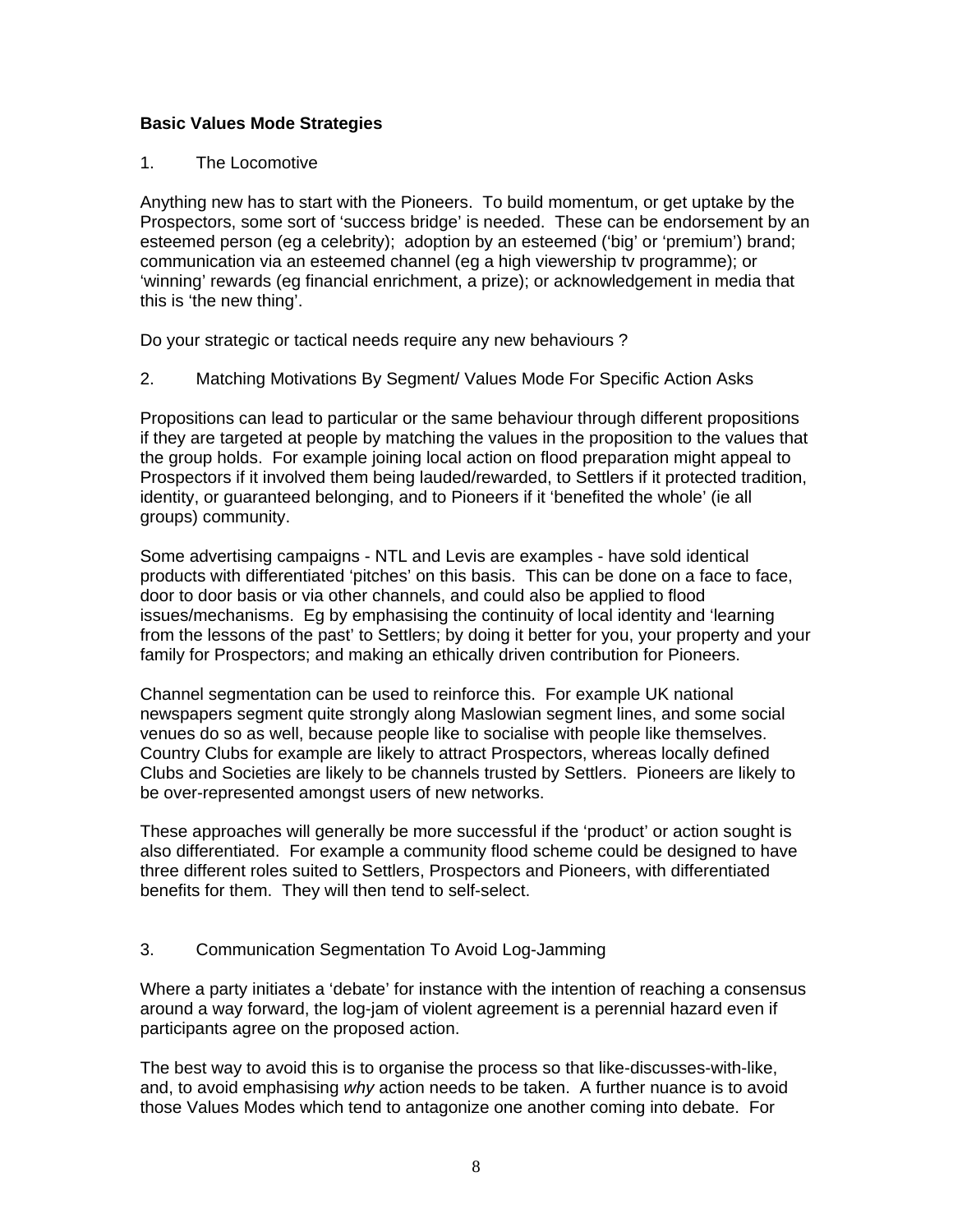example Now People (a prominent Prospector group) are often put off an action if it is advocated by Concerned Ethicals (the second Pioneer group), who they see as 'finger wagging' and 'do gooders'. This is a particular risk because Concerned Ethicals espouse the idea that to make the world a better place, one needs to become a better person. Consequently it seems important to them that "people do this for the right reason", a recipe for interrogating others about their motives.

Equally, Brave New World (a Settler mode) will debate at length with Concerned Ethicals because both agree on the need for 'rules' in society. However they are never likely to reach an agreement on a proposition as a whole, because they have opposite views on the type of rules that are appropriate (punitive, disciplinarian, and facilitative, ethical, respectively). So any consultation for example which engenders such a debate, will generate plenty of talking but is unlikely to arrive at an overall consensus, if motive is allowed to become an explicit talking point.

Channel design and careful choice of messengers are important in avoiding these problems. The contract of the contract of the contract of the contract of the contract of the contract of the contract of the contract of the contract of the contract of the contract of the contract of the contract of the

If you are in the position where talking to a mixed audience is unavoidable, then carefully planning a speech or presentation can achieve a limited degree of segmentation.

For example we might be tasked to say why it is important to protect a rare beetle, found only on one site in Suffolk, England. We could say that it is important for three reasons

- because it's a part of Suffolk's heritage and it would be tragic if our grandchildren couldn't discover the same wildlife as past generations of children always had [Settlers because of identity and belonging – and anyone with kids]
- because the County has a legal obligation to protect wildlife and it will damage our reputation if we don't – we need to hit our targets and be successful – also the genes of many wildlife species have turned out to yield vital drugs [Prospectors – success]
- because even a beetle has intrinsic worth, and X% of the world's beetles are under threat from development – if we break the links of nature the whole world ultimately suffers, including in ways that cannot be predicted [Pioneers – the bigger and ethical picture]
- 4. '50% or Less' Communication Strategies

Because half the population lie in the 'mushy centre' and half around the 'strongly different' outside of the map, a communications strategy may usually be designed so that it only deals with the external 50%. This has obvious cost-effectiveness advantages. Of course this is only possible if Values Modes mapping is used as a benchmark segmentation.

In many cases it will be possible to focus more tightly, depending on what the user is intending to achieve. For example in a recent project with Bedfordshire Police, we used Values Modes to identify a subgroup of women as the best prospects for a particular 'fear of crime' reduction measure.

The existing evidence base (eg British Crime Survey) showed that older (over 50) and younger (under 25) women were disproportionately fearful compared with the rest of the population. A significant part of the older group were known from the national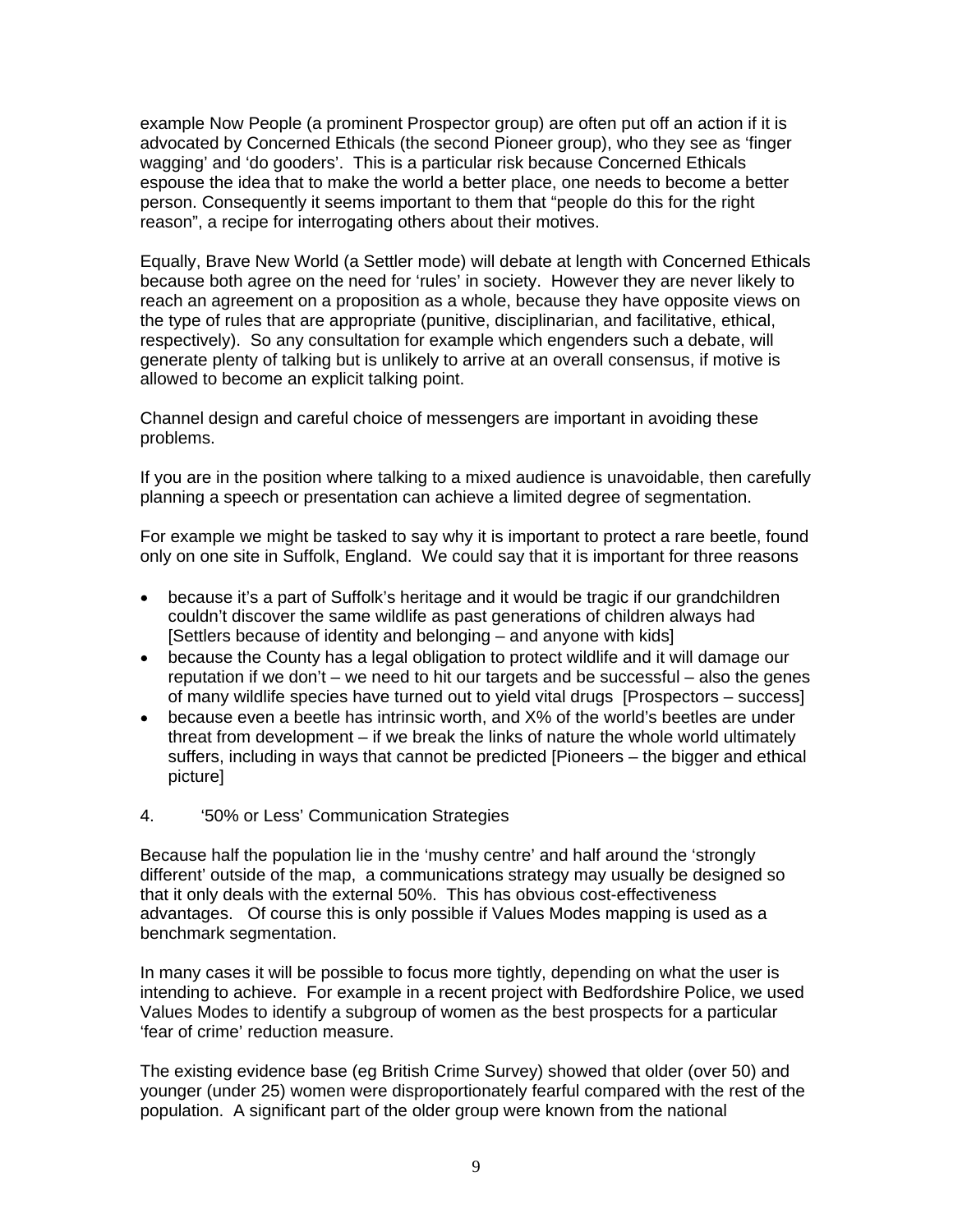demographics of Values Modes to be Settlers. These were discounted on grounds that they are the most 'automatically' fearful of anything and the most difficult to change (the 'acquiescence' attribute). Examining the over-1000 question Values Modes database we found that it contained an identical question to the fear of crime measure being used, and were able to confirm a match with the demographics (eg older and younger women had disproportionate fear in both samples).

The Values Modes database question also showed that a huge proportion of the 'fear' was made up just two female groups, younger Now People and older Golden Dreamers (both Prospectors). These were then identified at postcode level (by cross matching with MOSAIC) and recruited (confirming for Values Mode) into groups for qualitative research to identify and design interventions specific to them.

The research revealed that the two groups of women had very different motivational needs, that drove their "fears", and that a simple "one size fits all" solution to the reduction of fear would be ineffective in terms of both cost and effectiveness. Solutions were then developed based on the Values Modes of the people and their reactions to "fear producing" stimuli, and the attitudes and behaviours they could adopt to stop or alleviate the fear when confronted with fear producing situations.

This illustrates why research from the evidence base which talks about 'people' or 'individuals' is unlikely to inform good strategies. People are motivationally very different but in ways which are nevertheless manageable.

### 5. The Higgins Test

The Higgins Test plots the location of any two individuals on a 1000 x 1000 grid, then produces an "attribute" map that reveals how each person sees and relates to the other. This helps people understand each other. For example two Transcender Pioneers could look very similar from anyone else's point of view but to each other they could seem very different because of the distribution of attributes around them. One for example might be closer to the Concerned Ethicals, espousing ideas such as overtly ethical purchasing, whereas the other might be closer to the Now People, embracing exhiliaration and excitement.

#### 6. Balanced Team Dynamics.

It is possible to map the dynamics of any team (it has been done for Arsenal football team and a number of management teams), to identify their (sometimes conflicting) needs. This can be applied to leadership and communication within an organisation.

A Pioneer leader for example, must express his or her vision in Prospector terms, if the managers responsible for implementation are themselves Prospectors. Unless they can meet their needs (values) by taking action on the vision, they are unlikely to do so willingly or productively. Work on this tool is underway with the Henley Centre.

7. Mapping An Attribute Population-Wide

Although all 90 attributes are shown on the main map as single dots, this only shows where they are strongest in terms of the Value Modes segmentation. This means that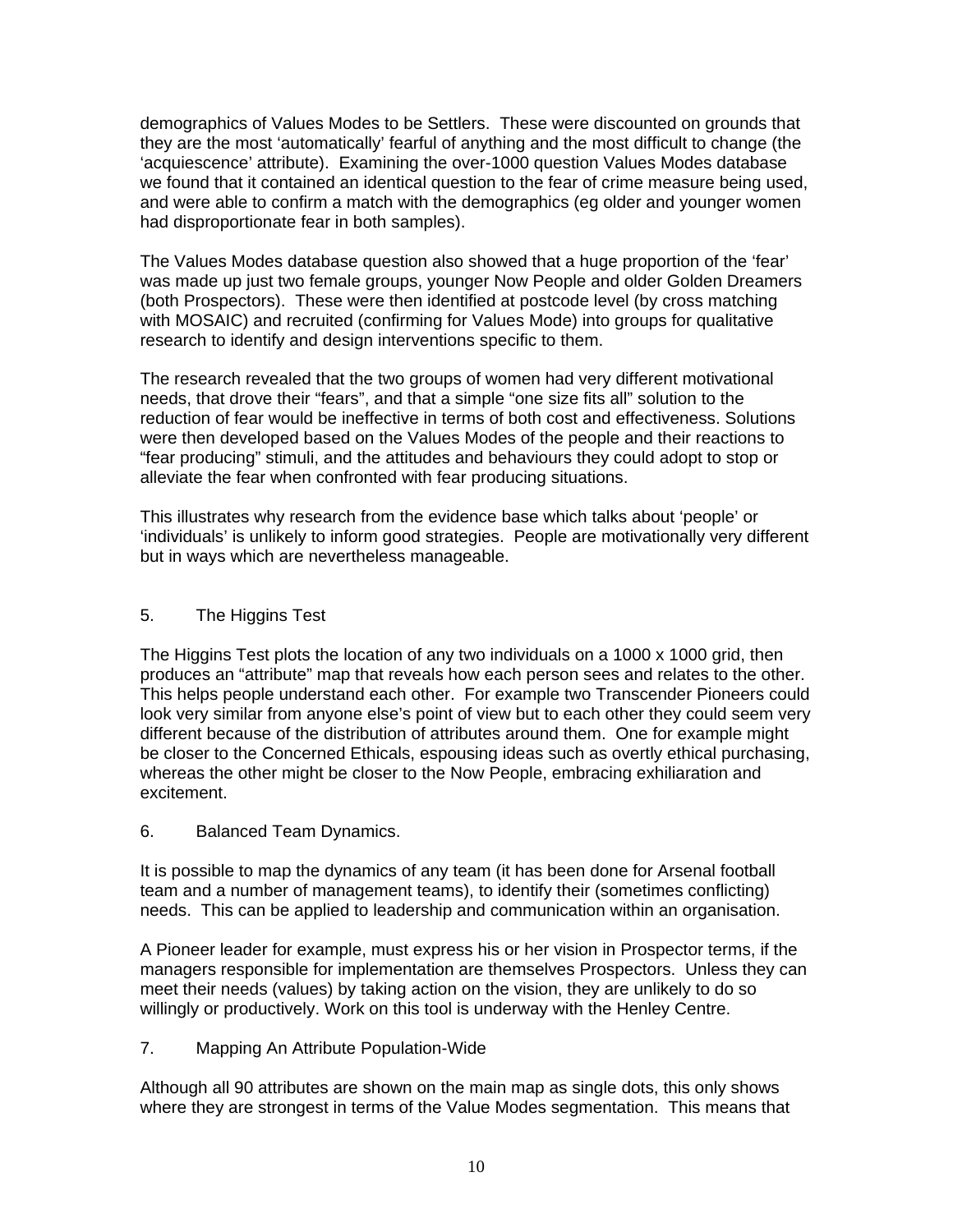people close to that place on the map will index strongly for it – more than would be expected by chance. But it does not mean that others 'completely lack' any affinity for it. It is possible to generate a 'contour map' across all the modes, for any attribute, ie trendby-trend mapping. This can be useful to an organisation with a specific interest reflected in any of the 90 attributes or the questions behind them.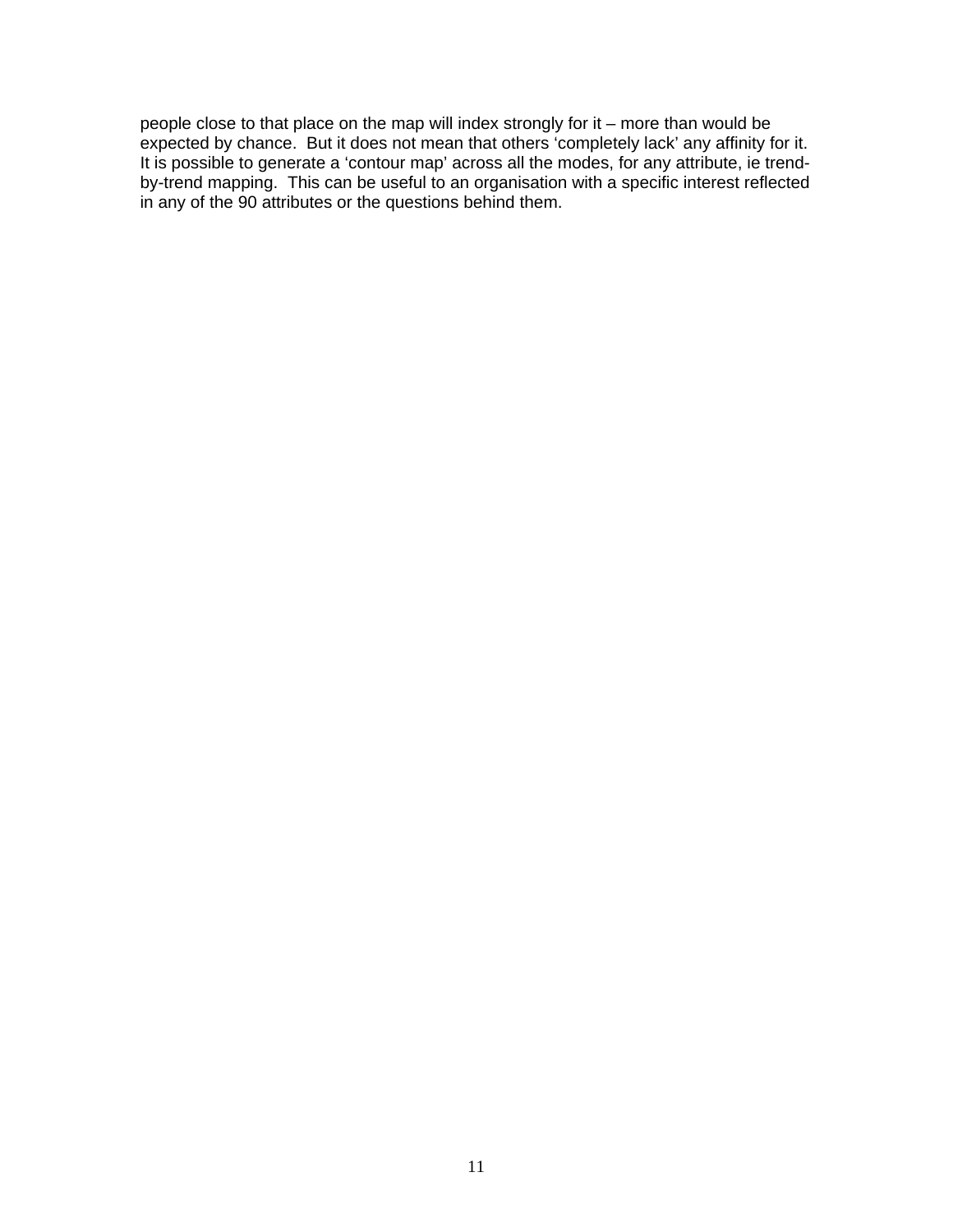



Progression (individuals can move this way in life) and 2006 UK % of population in each Value Mode

| (Settlers = 20%)<br>RT Roots | 7%            |  |  |  |  |
|------------------------------|---------------|--|--|--|--|
| SS Smooth sailing            |               |  |  |  |  |
| <b>BNW Brave new world</b>   | 5.5%<br>3.1%  |  |  |  |  |
| <b>CF Certainty first</b>    | 4.2%          |  |  |  |  |
| $($ Prospectors = 40% $)$    |               |  |  |  |  |
| GD Golden dreamers           | 12.5%         |  |  |  |  |
| HF Happy followers           | 8.2%          |  |  |  |  |
| NP Now people                | 10.6%         |  |  |  |  |
| TP Tomorrow people           | 8.7%          |  |  |  |  |
| (Pioneers = $40\%$ )         |               |  |  |  |  |
| <b>TS Transitionals</b>      |               |  |  |  |  |
| CE Concerned ethicals        | 10.3%<br>8.5% |  |  |  |  |
| FI Flexible individuals      | 8.1%          |  |  |  |  |
| <b>TX Transcenders</b>       | 13.1%         |  |  |  |  |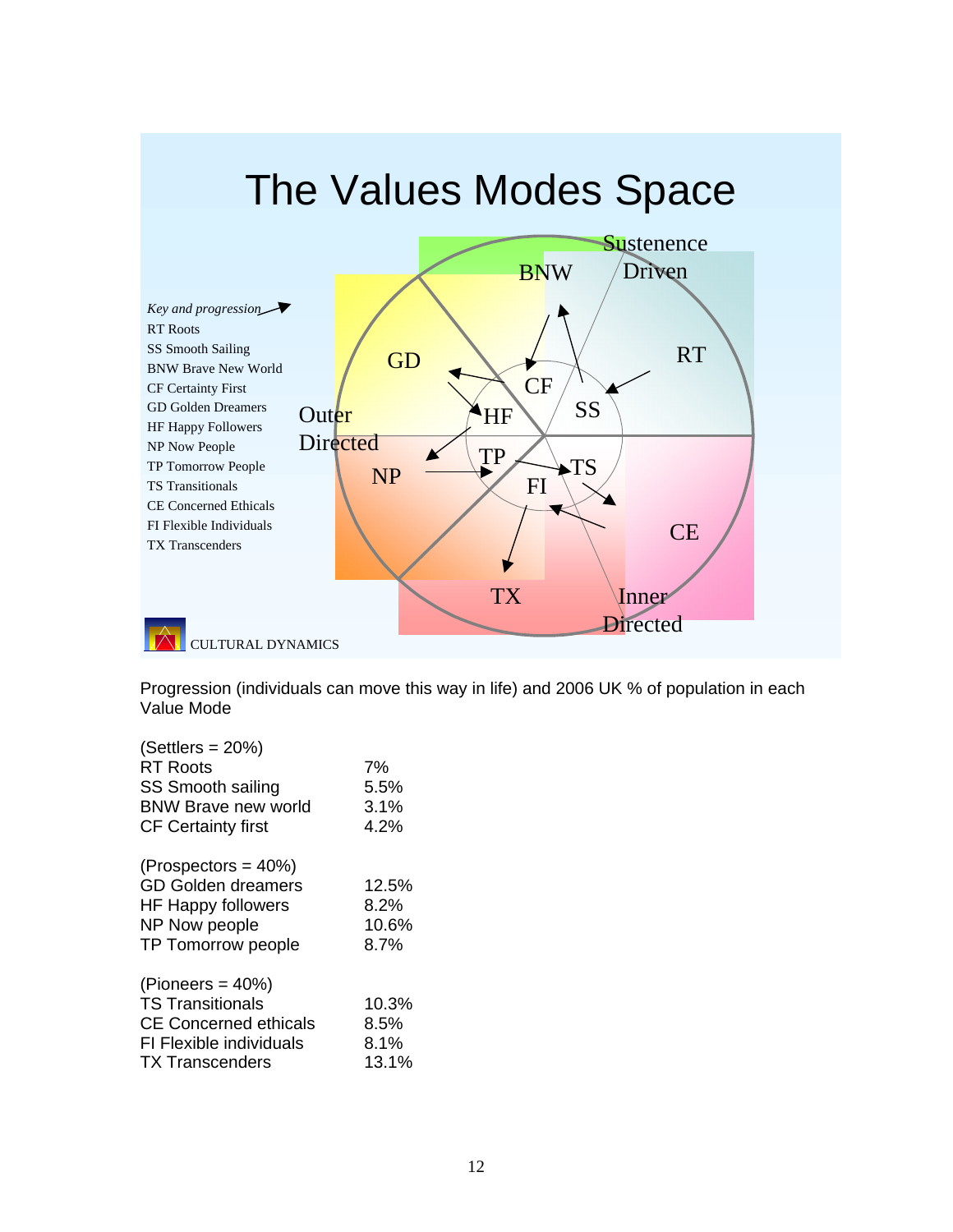# Dynamics of Personal Change





## **Finding Out More About Using Values Modes**

Visit [www.cultdyn.co.uk](http://www.cultdyn.co.uk) to read the descriptions of 12 Values Modes and take the 10 question test yourself. CDSM will email you your profile.

For a qualitative project people are recruited into groups according to Values Modes with a question guide given to professional recruiters by CDSM.

For strategy, CDSM runs 'immersion seminars' which teach the participants how to think like the three main segments of Prospector, Settler and Pioneer. Once this is done, participants can go on to design their own communications either targeted at one group or taking the differences into account.

For polling or quantitative studies, internet or Computer Aided Telephone Interviews or face to face interviews can utilise the ten VM questions and then add others, to give a VM-segmented breakdown of results. The VM segmentation from an online or telephone survey is presented with socio-economic, lifestyle (eg MOSAIC), terminal education age and sex data.

For the UK CDSM are also able to give guidance on the links between Values Modes and other segmentations such as MOSAIC ('lifestyle' based on consumer behaviour).